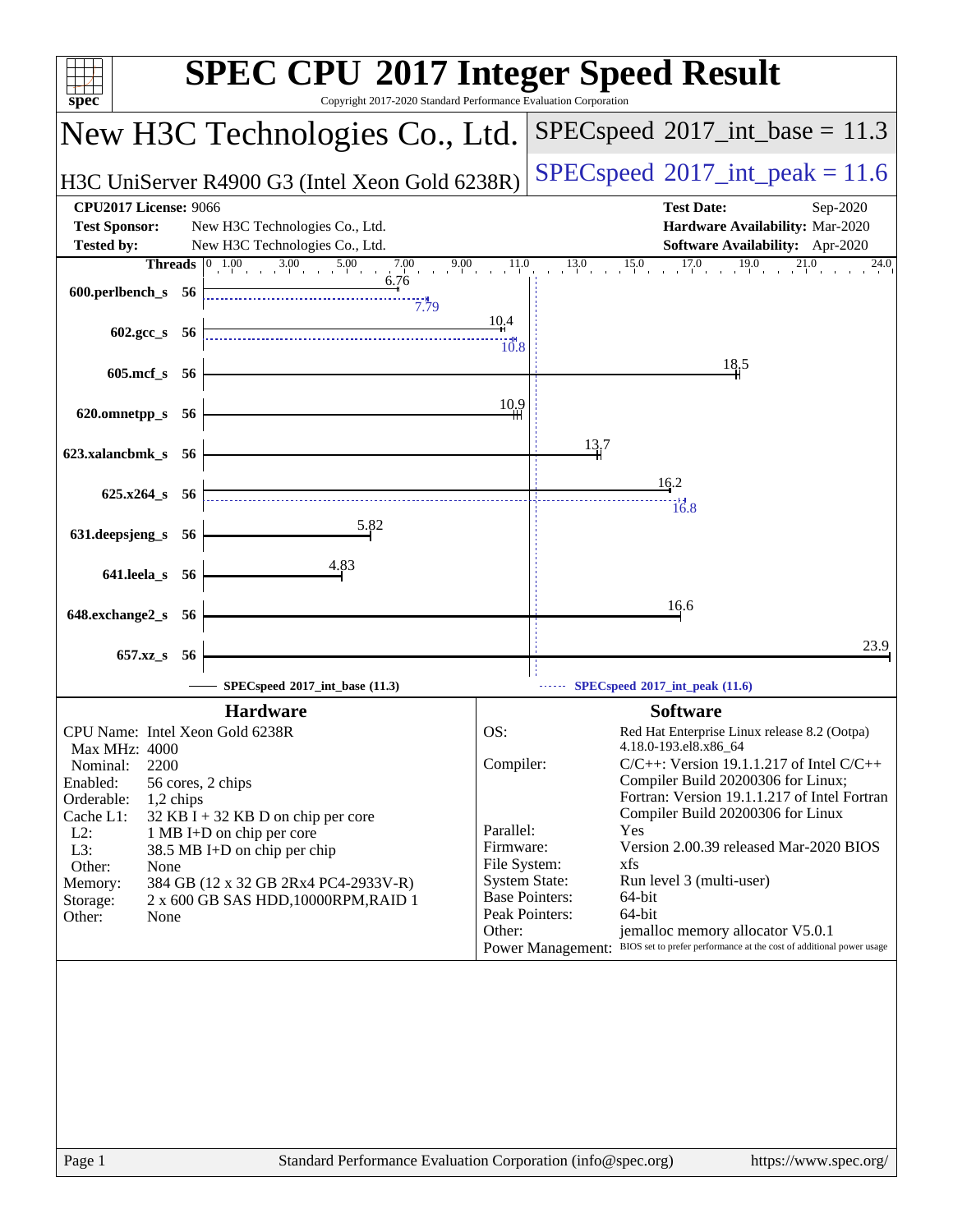

Copyright 2017-2020 Standard Performance Evaluation Corporation

# New H3C Technologies Co., Ltd.

H3C UniServer R4900 G3 (Intel Xeon Gold  $6238R$ ) [SPECspeed](http://www.spec.org/auto/cpu2017/Docs/result-fields.html#SPECspeed2017intpeak)®[2017\\_int\\_peak = 1](http://www.spec.org/auto/cpu2017/Docs/result-fields.html#SPECspeed2017intpeak)1.6

 $SPECspeed^{\circ}2017\_int\_base = 11.3$  $SPECspeed^{\circ}2017\_int\_base = 11.3$ 

**[Test Sponsor:](http://www.spec.org/auto/cpu2017/Docs/result-fields.html#TestSponsor)** New H3C Technologies Co., Ltd. **[Hardware Availability:](http://www.spec.org/auto/cpu2017/Docs/result-fields.html#HardwareAvailability)** Mar-2020 **[Tested by:](http://www.spec.org/auto/cpu2017/Docs/result-fields.html#Testedby)** New H3C Technologies Co., Ltd. **[Software Availability:](http://www.spec.org/auto/cpu2017/Docs/result-fields.html#SoftwareAvailability)** Apr-2020

**[CPU2017 License:](http://www.spec.org/auto/cpu2017/Docs/result-fields.html#CPU2017License)** 9066 **[Test Date:](http://www.spec.org/auto/cpu2017/Docs/result-fields.html#TestDate)** Sep-2020

### **[Results Table](http://www.spec.org/auto/cpu2017/Docs/result-fields.html#ResultsTable)**

|                                      | <b>Base</b>    |                |       |                |       | <b>Peak</b>    |              |                |                |              |                |              |                |              |
|--------------------------------------|----------------|----------------|-------|----------------|-------|----------------|--------------|----------------|----------------|--------------|----------------|--------------|----------------|--------------|
| <b>Benchmark</b>                     | <b>Threads</b> | <b>Seconds</b> | Ratio | <b>Seconds</b> | Ratio | <b>Seconds</b> | <b>Ratio</b> | <b>Threads</b> | <b>Seconds</b> | <b>Ratio</b> | <b>Seconds</b> | <b>Ratio</b> | <b>Seconds</b> | <b>Ratio</b> |
| $600.$ perlbench $\mathsf{S}$        | 56             | 263            | 6.75  | 261            | 6.80  | 263            | 6.76         | 56             | 226            | 7.84         | 229            | 7.75         | 228            | 7.79         |
| $602 \text{.} \text{gcc}\text{_<}$ s | 56             | 384            | 10.4  | 379            | 10.5  | 385            | 10.3         | 56             | 365            | 10.9         | 370            | 10.8         | 368            | <b>10.8</b>  |
| $605 \text{.mcf } s$                 | 56             | 253            | 18.7  | 255            | 18.5  | 255            | 18.5         | 56             | 253            | 18.7         | 255            | 18.5         | 255            | 18.5         |
| 620.omnetpp_s                        | 56             | 149            | 10.9  | 151            | 10.8  | 147            | 11.1         | 56             | 149            | 10.9         | 151            | 10.8         | 147            | 11.1         |
| 623.xalancbmk s                      | 56             | 104            | 13.7  | 102            | 13.8  | 103            | 13.7         | 56             | 104            | 13.7         | 102            | 13.8         | 103            | 13.7         |
| 625.x264 s                           | 56             | 109            | 16.2  | 109            | 16.2  | 108            | 16.3         | 56             | 105            | 16.8         | 106            | 16.6         | 105            | 16.8         |
| 631.deepsjeng_s                      | 56             | 247            | 5.81  | 246            | 5.82  | 246            | 5.83         | 56             | 247            | 5.81         | 246            | 5.82         | 246            | 5.83         |
| 641.leela s                          | 56             | 353            | 4.83  | 355            | 4.81  | 353            | 4.84         | 56             | 353            | 4.83         | 355            | 4.81         | 353            | 4.84         |
| 648.exchange2 s                      | 56             | 177            | 16.6  | 177            | 16.6  | 177            | 16.6         | 56             | 177            | 16.6         | 177            | 16.6         | 177            | 16.6         |
| $657.xz$ s                           | 56             | 259            | 23.9  | 259            | 23.9  | 259            | 23.9         | 56             | 259            | 23.9         | 259            | 23.9         | 259            | 23.9         |
| $SPECspeed^*2017$ int base =<br>11.3 |                |                |       |                |       |                |              |                |                |              |                |              |                |              |

**[SPECspeed](http://www.spec.org/auto/cpu2017/Docs/result-fields.html#SPECspeed2017intpeak)[2017\\_int\\_peak =](http://www.spec.org/auto/cpu2017/Docs/result-fields.html#SPECspeed2017intpeak) 11.6**

Results appear in the [order in which they were run.](http://www.spec.org/auto/cpu2017/Docs/result-fields.html#RunOrder) Bold underlined text [indicates a median measurement](http://www.spec.org/auto/cpu2017/Docs/result-fields.html#Median).

### **[Compiler Notes](http://www.spec.org/auto/cpu2017/Docs/result-fields.html#CompilerNotes)**

The inconsistent Compiler version information under Compiler Version section is due to a discrepancy in Intel Compiler. The correct version of C/C++ compiler is: Version 19.1.1.217 Build 20200306 Compiler for Linux The correct version of Fortran compiler is: Version 19.1.1.217 Build 20200306 Compiler for Linux

### **[Operating System Notes](http://www.spec.org/auto/cpu2017/Docs/result-fields.html#OperatingSystemNotes)**

Stack size set to unlimited using "ulimit -s unlimited"

### **[Environment Variables Notes](http://www.spec.org/auto/cpu2017/Docs/result-fields.html#EnvironmentVariablesNotes)**

```
Environment variables set by runcpu before the start of the run:
KMP AFFINITY = "granularity=fine, scatter"
LD_LIBRARY_PATH = "/home/speccpu/lib/intel64:/home/speccpu/je5.0.1-64"
MALLOC_CONF = "retain:true"
OMP_STACKSIZE = "192M"
```
### **[General Notes](http://www.spec.org/auto/cpu2017/Docs/result-fields.html#GeneralNotes)**

 Binaries compiled on a system with 1x Intel Core i9-7980XE CPU + 64GB RAM memory using Redhat Enterprise Linux 8.0 NA: The test sponsor attests, as of date of publication, that CVE-2017-5754 (Meltdown) is mitigated in the system as tested and documented. Yes: The test sponsor attests, as of date of publication, that CVE-2017-5753 (Spectre variant 1) is mitigated in the system as tested and documented. Yes: The test sponsor attests, as of date of publication, that CVE-2017-5715 (Spectre variant 2)

**(Continued on next page)**

| Page 2 | Standard Performance Evaluation Corporation (info@spec.org) | https://www.spec.org/ |
|--------|-------------------------------------------------------------|-----------------------|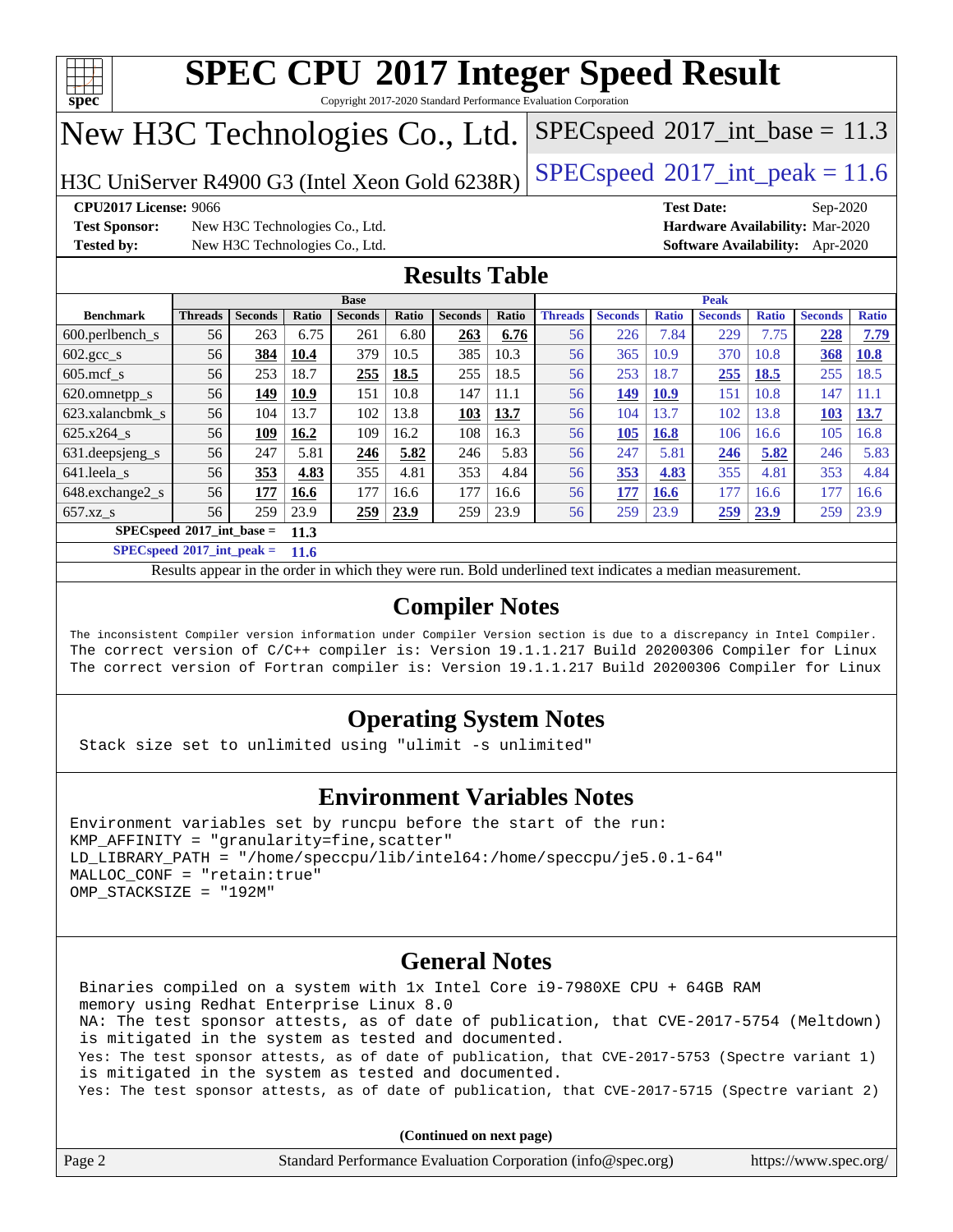

Copyright 2017-2020 Standard Performance Evaluation Corporation

## New H3C Technologies Co., Ltd.

H3C UniServer R4900 G3 (Intel Xeon Gold 6238R) [SPECspeed](http://www.spec.org/auto/cpu2017/Docs/result-fields.html#SPECspeed2017intpeak)®[2017\\_int\\_peak = 1](http://www.spec.org/auto/cpu2017/Docs/result-fields.html#SPECspeed2017intpeak)1.6

 $SPECspeed^{\circ}2017\_int\_base = 11.3$  $SPECspeed^{\circ}2017\_int\_base = 11.3$ 

**[Test Sponsor:](http://www.spec.org/auto/cpu2017/Docs/result-fields.html#TestSponsor)** New H3C Technologies Co., Ltd. **[Hardware Availability:](http://www.spec.org/auto/cpu2017/Docs/result-fields.html#HardwareAvailability)** Mar-2020 **[Tested by:](http://www.spec.org/auto/cpu2017/Docs/result-fields.html#Testedby)** New H3C Technologies Co., Ltd. **[Software Availability:](http://www.spec.org/auto/cpu2017/Docs/result-fields.html#SoftwareAvailability)** Apr-2020

**[CPU2017 License:](http://www.spec.org/auto/cpu2017/Docs/result-fields.html#CPU2017License)** 9066 **[Test Date:](http://www.spec.org/auto/cpu2017/Docs/result-fields.html#TestDate)** Sep-2020

### **[General Notes \(Continued\)](http://www.spec.org/auto/cpu2017/Docs/result-fields.html#GeneralNotes)**

 is mitigated in the system as tested and documented. Transparent Huge Pages enabled by default Prior to runcpu invocation Filesystem page cache synced and cleared with: sync; echo 3> /proc/sys/vm/drop\_caches jemalloc, a general purpose malloc implementation built with the RedHat Enterprise 7.5, and the system compiler gcc 4.8.5 sources available from jemalloc.net or <https://github.com/jemalloc/jemalloc/releases>

### **[Platform Notes](http://www.spec.org/auto/cpu2017/Docs/result-fields.html#PlatformNotes)**

 BIOS Settings: Set Hyper Threading to Disabled Set IMC Interleaving to 2-way Interleave Sysinfo program /home/speccpu/bin/sysinfo Rev: r6365 of 2019-08-21 295195f888a3d7edb1e6e46a485a0011 running on localhost.localdomain Mon Sep 21 08:27:18 2020 SUT (System Under Test) info as seen by some common utilities. For more information on this section, see <https://www.spec.org/cpu2017/Docs/config.html#sysinfo> From /proc/cpuinfo model name : Intel(R) Xeon(R) Gold 6238R CPU @ 2.20GHz 2 "physical id"s (chips) 56 "processors" cores, siblings (Caution: counting these is hw and system dependent. The following excerpts from /proc/cpuinfo might not be reliable. Use with caution.) cpu cores : 28 siblings : 28 physical 0: cores 0 1 2 3 4 5 6 8 9 10 11 12 13 14 16 17 18 19 20 21 22 24 25 26 27 28 29 30 physical 1: cores 0 1 2 3 4 5 6 8 9 10 11 12 13 14 16 17 18 19 20 21 22 24 25 26 27 28 29 30 From lscpu: Architecture: x86\_64 CPU op-mode(s): 32-bit, 64-bit Byte Order: Little Endian CPU(s): 56 On-line CPU(s) list: 0-55 Thread(s) per core: 1 Core(s) per socket: 28 Socket(s): 2 NUMA node(s): 2 **(Continued on next page)**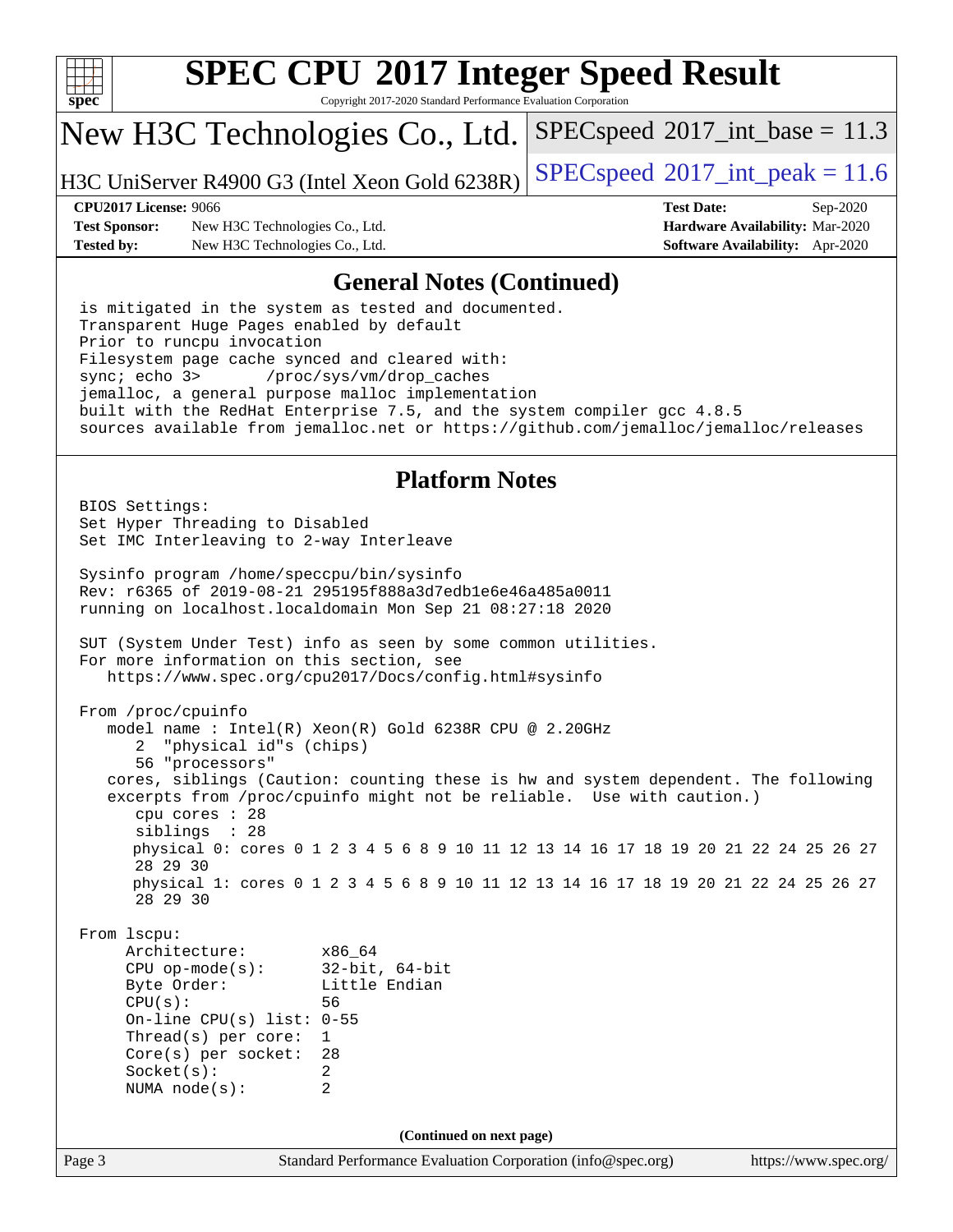

Copyright 2017-2020 Standard Performance Evaluation Corporation

# New H3C Technologies Co., Ltd.

H3C UniServer R4900 G3 (Intel Xeon Gold 6238R) [SPECspeed](http://www.spec.org/auto/cpu2017/Docs/result-fields.html#SPECspeed2017intpeak)<sup>®</sup>[2017\\_int\\_peak = 1](http://www.spec.org/auto/cpu2017/Docs/result-fields.html#SPECspeed2017intpeak)1.6

 $SPEC speed$ <sup>®</sup>[2017\\_int\\_base =](http://www.spec.org/auto/cpu2017/Docs/result-fields.html#SPECspeed2017intbase) 11.3

**[Test Sponsor:](http://www.spec.org/auto/cpu2017/Docs/result-fields.html#TestSponsor)** New H3C Technologies Co., Ltd. **[Hardware Availability:](http://www.spec.org/auto/cpu2017/Docs/result-fields.html#HardwareAvailability)** Mar-2020 **[Tested by:](http://www.spec.org/auto/cpu2017/Docs/result-fields.html#Testedby)** New H3C Technologies Co., Ltd. **[Software Availability:](http://www.spec.org/auto/cpu2017/Docs/result-fields.html#SoftwareAvailability)** Apr-2020

**[CPU2017 License:](http://www.spec.org/auto/cpu2017/Docs/result-fields.html#CPU2017License)** 9066 **[Test Date:](http://www.spec.org/auto/cpu2017/Docs/result-fields.html#TestDate)** Sep-2020

### **[Platform Notes \(Continued\)](http://www.spec.org/auto/cpu2017/Docs/result-fields.html#PlatformNotes)**

| Vendor ID:<br>CPU family:  | GenuineIntel<br>6                                                                                                                                                       |                       |
|----------------------------|-------------------------------------------------------------------------------------------------------------------------------------------------------------------------|-----------------------|
| Model:                     | 85                                                                                                                                                                      |                       |
| Model name:                | $Intel(R) Xeon(R) Gold 6238R CPU @ 2.20GHz$                                                                                                                             |                       |
| Stepping:                  | $7^{\circ}$                                                                                                                                                             |                       |
| CPU MHz:                   | 1664.719                                                                                                                                                                |                       |
| CPU max MHz:               | 4000.0000                                                                                                                                                               |                       |
| CPU min MHz:               | 1000.0000                                                                                                                                                               |                       |
| BogoMIPS:                  | 4400.00                                                                                                                                                                 |                       |
| Virtualization:            | $VT - x$                                                                                                                                                                |                       |
| L1d cache:                 | 32K                                                                                                                                                                     |                       |
| Lli cache:                 | 32K                                                                                                                                                                     |                       |
| L2 cache:                  | 1024K                                                                                                                                                                   |                       |
| L3 cache:                  | 39424K                                                                                                                                                                  |                       |
| NUMA node0 $CPU(s): 0-27$  |                                                                                                                                                                         |                       |
| NUMA $node1$ $CPU(s):$     | $28 - 55$                                                                                                                                                               |                       |
| Flags:                     | fpu vme de pse tsc msr pae mce cx8 apic sep mtrr pge mca cmov                                                                                                           |                       |
|                            | pat pse36 clflush dts acpi mmx fxsr sse sse2 ss ht tm pbe syscall nx pdpelgb rdtscp                                                                                     |                       |
|                            | lm constant_tsc art arch_perfmon pebs bts rep_good nopl xtopology nonstop_tsc cpuid                                                                                     |                       |
|                            | aperfmperf pni pclmulqdq dtes64 monitor ds_cpl vmx smx est tm2 ssse3 sdbg fma cx16<br>xtpr pdcm pcid dca sse4_1 sse4_2 x2apic movbe popcnt tsc_deadline_timer aes xsave |                       |
|                            | avx f16c rdrand lahf_lm abm 3dnowprefetch cpuid_fault epb cat_13 cdp_13                                                                                                 |                       |
|                            | invpcid_single intel_ppin ssbd mba ibrs ibpb stibp ibrs_enhanced tpr_shadow vnmi                                                                                        |                       |
|                            | flexpriority ept vpid fsgsbase tsc_adjust bmil hle avx2 smep bmi2 erms invpcid rtm                                                                                      |                       |
|                            | cqm mpx rdt_a avx512f avx512dq rdseed adx smap clflushopt clwb intel_pt avx512cd                                                                                        |                       |
|                            | avx512bw avx512vl xsaveopt xsavec xgetbvl xsaves cgm_llc cgm_occup_llc cgm_mbm_total                                                                                    |                       |
|                            | cqm_mbm_local dtherm ida arat pln pts hwp hwp_act_window hwp_epp hwp_pkg_req pku                                                                                        |                       |
|                            | ospke avx512_vnni md_clear flush_l1d arch_capabilities                                                                                                                  |                       |
|                            |                                                                                                                                                                         |                       |
| /proc/cpuinfo cache data   |                                                                                                                                                                         |                       |
| cache size : 39424 KB      |                                                                                                                                                                         |                       |
|                            |                                                                                                                                                                         |                       |
|                            | From numactl --hardware WARNING: a numactl 'node' might or might not correspond to a                                                                                    |                       |
| physical chip.             |                                                                                                                                                                         |                       |
| $available: 2 nodes (0-1)$ |                                                                                                                                                                         |                       |
|                            | node 0 cpus: 0 1 2 3 4 5 6 7 8 9 10 11 12 13 14 15 16 17 18 19 20 21 22 23 24 25 26 27                                                                                  |                       |
| node 0 size: 191810 MB     |                                                                                                                                                                         |                       |
| node 0 free: 190272 MB     |                                                                                                                                                                         |                       |
| 53 54 55                   | node 1 cpus: 28 29 30 31 32 33 34 35 36 37 38 39 40 41 42 43 44 45 46 47 48 49 50 51 52                                                                                 |                       |
| node 1 size: 193529 MB     |                                                                                                                                                                         |                       |
| node 1 free: 193111 MB     |                                                                                                                                                                         |                       |
| node distances:            |                                                                                                                                                                         |                       |
| node<br>0<br>1             |                                                                                                                                                                         |                       |
| 10<br>21<br>0 :            |                                                                                                                                                                         |                       |
| 21<br>10<br>1:             |                                                                                                                                                                         |                       |
|                            |                                                                                                                                                                         |                       |
|                            |                                                                                                                                                                         |                       |
|                            | (Continued on next page)                                                                                                                                                |                       |
| Page 4                     | Standard Performance Evaluation Corporation (info@spec.org)                                                                                                             | https://www.spec.org/ |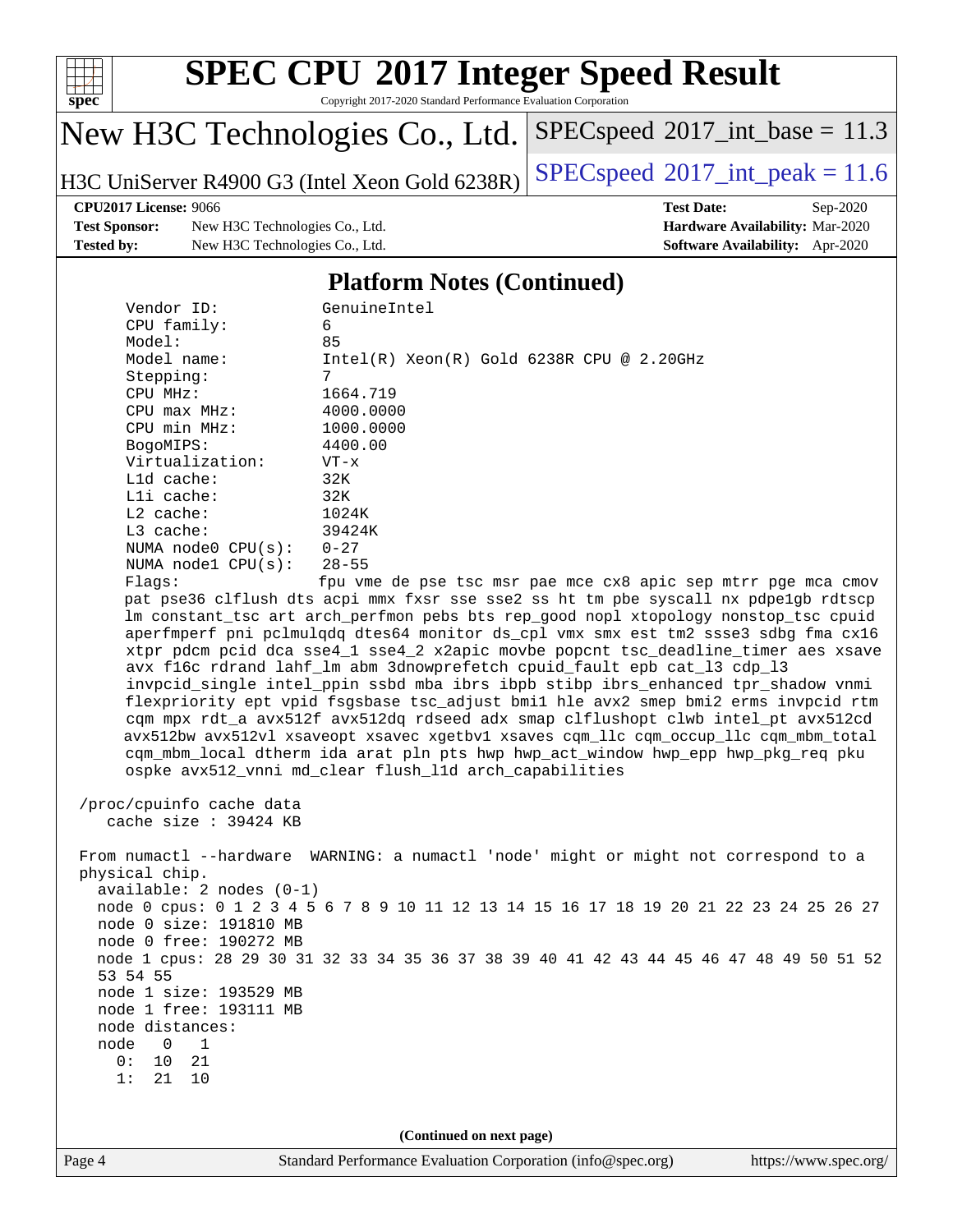| <b>SPEC CPU®2017 Integer Speed Result</b><br>spec<br>Copyright 2017-2020 Standard Performance Evaluation Corporation                                                                                                                                                                                                                                                                                                                                                                                                                                                                                                                                                                                                                                                                                                                                                                                                                                                                                                                     |                                                                                                                                                               |  |  |  |  |  |
|------------------------------------------------------------------------------------------------------------------------------------------------------------------------------------------------------------------------------------------------------------------------------------------------------------------------------------------------------------------------------------------------------------------------------------------------------------------------------------------------------------------------------------------------------------------------------------------------------------------------------------------------------------------------------------------------------------------------------------------------------------------------------------------------------------------------------------------------------------------------------------------------------------------------------------------------------------------------------------------------------------------------------------------|---------------------------------------------------------------------------------------------------------------------------------------------------------------|--|--|--|--|--|
| New H3C Technologies Co., Ltd.                                                                                                                                                                                                                                                                                                                                                                                                                                                                                                                                                                                                                                                                                                                                                                                                                                                                                                                                                                                                           | $SPEC speed^{\circ}2017\_int\_base = 11.3$                                                                                                                    |  |  |  |  |  |
| H3C UniServer R4900 G3 (Intel Xeon Gold 6238R)                                                                                                                                                                                                                                                                                                                                                                                                                                                                                                                                                                                                                                                                                                                                                                                                                                                                                                                                                                                           | $SPEC speed^{\circ}2017\_int\_peak = 11.6$                                                                                                                    |  |  |  |  |  |
| <b>CPU2017 License: 9066</b>                                                                                                                                                                                                                                                                                                                                                                                                                                                                                                                                                                                                                                                                                                                                                                                                                                                                                                                                                                                                             | <b>Test Date:</b><br>Sep-2020                                                                                                                                 |  |  |  |  |  |
| <b>Test Sponsor:</b><br>New H3C Technologies Co., Ltd.<br><b>Tested by:</b><br>New H3C Technologies Co., Ltd.                                                                                                                                                                                                                                                                                                                                                                                                                                                                                                                                                                                                                                                                                                                                                                                                                                                                                                                            | Hardware Availability: Mar-2020<br>Software Availability: Apr-2020                                                                                            |  |  |  |  |  |
| <b>Platform Notes (Continued)</b>                                                                                                                                                                                                                                                                                                                                                                                                                                                                                                                                                                                                                                                                                                                                                                                                                                                                                                                                                                                                        |                                                                                                                                                               |  |  |  |  |  |
| From /proc/meminfo<br>MemTotal:<br>394588392 kB<br>HugePages_Total:<br>0<br>Hugepagesize:<br>2048 kB<br>From /etc/*release* /etc/*version*<br>os-release:<br>NAME="Red Hat Enterprise Linux"<br>VERSION="8.2 (Ootpa)"<br>$ID="rhe1"$<br>ID_LIKE="fedora"<br>VERSION_ID="8.2"<br>PLATFORM_ID="platform:el8"<br>PRETTY_NAME="Red Hat Enterprise Linux 8.2 (Ootpa)"<br>ANSI_COLOR="0;31"<br>redhat-release: Red Hat Enterprise Linux release 8.2 (Ootpa)<br>system-release: Red Hat Enterprise Linux release 8.2 (Ootpa)<br>system-release-cpe: cpe:/o:redhat:enterprise_linux:8.2:ga<br>uname $-a$ :<br>Linux localhost.localdomain 4.18.0-193.el8.x86_64 #1 SMP Fri Mar 27 14:35:58 UTC 2020<br>x86_64 x86_64 x86_64 GNU/Linux<br>Kernel self-reported vulnerability status:<br>itlb multihit:<br>CVE-2018-3620 (L1 Terminal Fault):<br>Microarchitectural Data Sampling:<br>CVE-2017-5754 (Meltdown):<br>CVE-2018-3639 (Speculative Store Bypass): Mitigation: Speculative Store Bypass disabled<br>$CVE-2017-5753$ (Spectre variant 1): | KVM: Mitigation: Split huge pages<br>Not affected<br>Not affected<br>Not affected<br>via prctl and seccomp<br>Mitigation: usercopy/swapgs barriers and __user |  |  |  |  |  |
| $CVE-2017-5715$ (Spectre variant 2):                                                                                                                                                                                                                                                                                                                                                                                                                                                                                                                                                                                                                                                                                                                                                                                                                                                                                                                                                                                                     | pointer sanitization<br>Mitigation: Enhanced IBRS, IBPB: conditional,                                                                                         |  |  |  |  |  |
| RSB filling<br>tsx_async_abort:                                                                                                                                                                                                                                                                                                                                                                                                                                                                                                                                                                                                                                                                                                                                                                                                                                                                                                                                                                                                          | Mitigation: Clear CPU buffers; SMT disabled                                                                                                                   |  |  |  |  |  |
| run-level 3 Sep 21 08:25                                                                                                                                                                                                                                                                                                                                                                                                                                                                                                                                                                                                                                                                                                                                                                                                                                                                                                                                                                                                                 |                                                                                                                                                               |  |  |  |  |  |
| SPEC is set to: /home/speccpu<br>Size Used Avail Use% Mounted on<br>Filesystem<br>Type<br>/dev/mapper/rhel-home xfs<br>503G<br>From /sys/devices/virtual/dmi/id<br>American Megatrends Inc. 2.00.39 03/24/2020<br>BIOS:<br>Vendor: Unis Huashan Technologies Co., Ltd.<br>Product: UniServer R4900 G3                                                                                                                                                                                                                                                                                                                                                                                                                                                                                                                                                                                                                                                                                                                                    | 74G 429G 15% / home                                                                                                                                           |  |  |  |  |  |
| (Continued on next page)                                                                                                                                                                                                                                                                                                                                                                                                                                                                                                                                                                                                                                                                                                                                                                                                                                                                                                                                                                                                                 |                                                                                                                                                               |  |  |  |  |  |
| Standard Performance Evaluation Corporation (info@spec.org)<br>Page 5                                                                                                                                                                                                                                                                                                                                                                                                                                                                                                                                                                                                                                                                                                                                                                                                                                                                                                                                                                    | https://www.spec.org/                                                                                                                                         |  |  |  |  |  |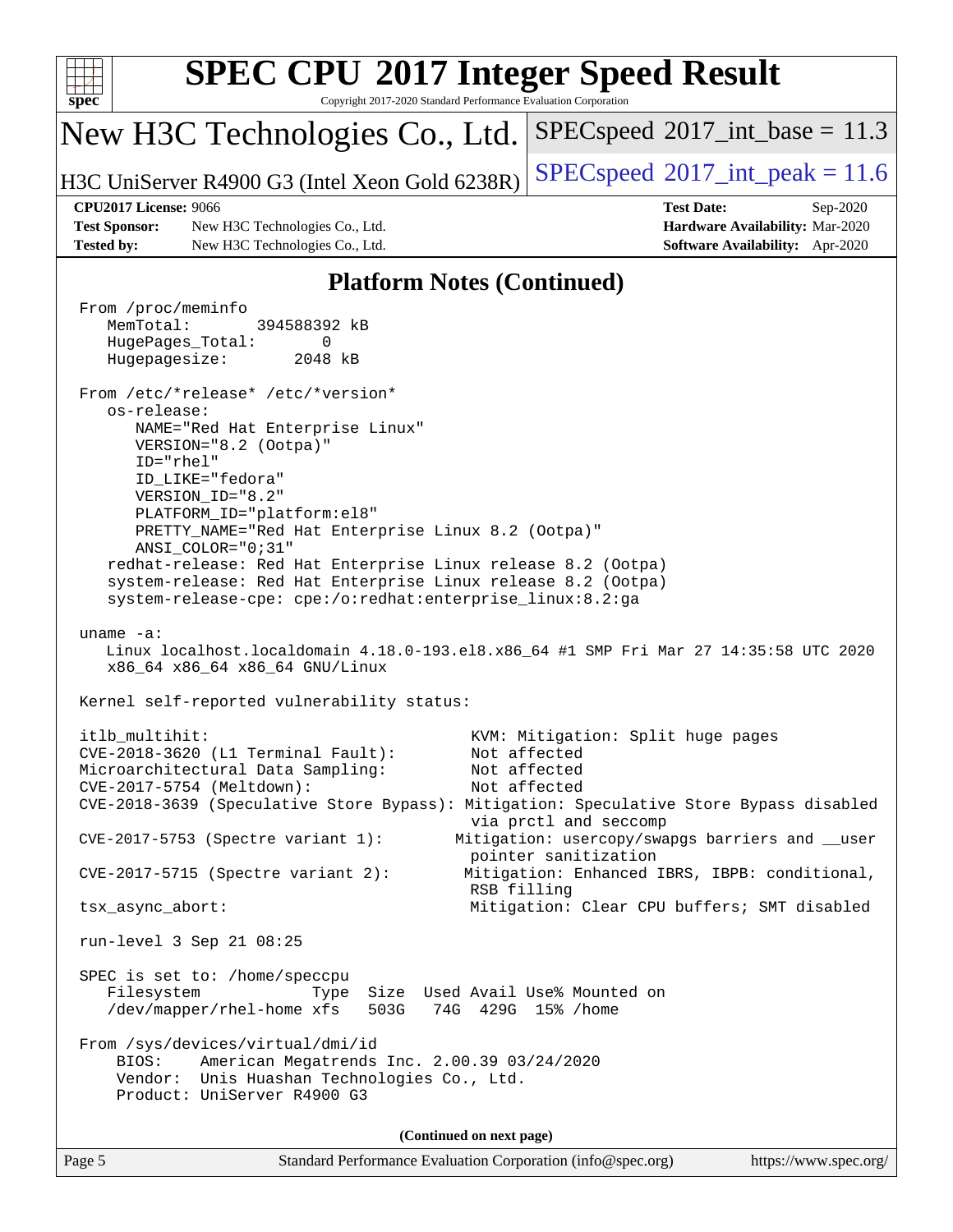| $\mathbf{spec}^*$                                                                                                                                                                | <b>SPEC CPU®2017 Integer Speed Result</b><br>Copyright 2017-2020 Standard Performance Evaluation Corporation                                                                                                                                                                                                                                                                                                                                                                                                   |                                            |                                                                                |  |  |
|----------------------------------------------------------------------------------------------------------------------------------------------------------------------------------|----------------------------------------------------------------------------------------------------------------------------------------------------------------------------------------------------------------------------------------------------------------------------------------------------------------------------------------------------------------------------------------------------------------------------------------------------------------------------------------------------------------|--------------------------------------------|--------------------------------------------------------------------------------|--|--|
|                                                                                                                                                                                  | New H3C Technologies Co., Ltd.                                                                                                                                                                                                                                                                                                                                                                                                                                                                                 | $SPEC speed^{\circ}2017\_int\_base = 11.3$ |                                                                                |  |  |
|                                                                                                                                                                                  | H3C UniServer R4900 G3 (Intel Xeon Gold 6238R)                                                                                                                                                                                                                                                                                                                                                                                                                                                                 | $SPEC speed^{\circ}2017\_int\_peak = 11.6$ |                                                                                |  |  |
| <b>Test Sponsor:</b><br><b>Tested by:</b>                                                                                                                                        | <b>CPU2017 License: 9066</b><br>New H3C Technologies Co., Ltd.<br>New H3C Technologies Co., Ltd.                                                                                                                                                                                                                                                                                                                                                                                                               | <b>Test Date:</b>                          | Sep-2020<br>Hardware Availability: Mar-2020<br>Software Availability: Apr-2020 |  |  |
|                                                                                                                                                                                  | <b>Platform Notes (Continued)</b>                                                                                                                                                                                                                                                                                                                                                                                                                                                                              |                                            |                                                                                |  |  |
|                                                                                                                                                                                  | Product Family: Rack<br>210200A00QH177000025<br>Serial:                                                                                                                                                                                                                                                                                                                                                                                                                                                        |                                            |                                                                                |  |  |
| Memory:                                                                                                                                                                          | Additional information from dmidecode follows. WARNING: Use caution when you interpret<br>this section. The 'dmidecode' program reads system data which is "intended to allow<br>hardware to be accurately determined", but the intent may not be met, as there are<br>frequent changes to hardware, firmware, and the "DMTF SMBIOS" standard.<br>12x NO DIMM NO DIMM<br>1x Samsung M393A4K40CB2-CVF 32 GB 2 rank 2933<br>11x Samsung M393A4K40DB2-CVF 32 GB 2 rank 2933<br>(End of data from sysinfo program) |                                            |                                                                                |  |  |
|                                                                                                                                                                                  | <b>Compiler Version Notes</b>                                                                                                                                                                                                                                                                                                                                                                                                                                                                                  |                                            |                                                                                |  |  |
| С                                                                                                                                                                                | 600.perlbench_s(base) 602.gcc_s(base, peak) 605.mcf_s(base, peak)<br>625.x264_s(base, peak) 657.xz_s(base, peak)<br>Intel(R) C Compiler for applications running on Intel(R) 64, Version 2021.1<br>NextGen Build 20200304<br>Copyright (C) 1985-2020 Intel Corporation. All rights reserved.                                                                                                                                                                                                                   |                                            |                                                                                |  |  |
| C                                                                                                                                                                                | 600.perlbench_s(peak)                                                                                                                                                                                                                                                                                                                                                                                                                                                                                          |                                            |                                                                                |  |  |
| Intel(R) C Intel(R) 64 Compiler for applications running on Intel(R) 64,<br>Version 19.1.1.217 Build 20200306<br>Copyright (C) 1985-2020 Intel Corporation. All rights reserved. |                                                                                                                                                                                                                                                                                                                                                                                                                                                                                                                |                                            |                                                                                |  |  |
| С                                                                                                                                                                                | 600.perlbench_s(base) 602.gcc_s(base, peak) 605.mcf_s(base, peak)<br>625.x264_s(base, peak) 657.xz_s(base, peak)                                                                                                                                                                                                                                                                                                                                                                                               |                                            |                                                                                |  |  |
| Intel(R) C Compiler for applications running on Intel(R) 64, Version 2021.1<br>NextGen Build 20200304<br>Copyright (C) 1985-2020 Intel Corporation. All rights reserved.         |                                                                                                                                                                                                                                                                                                                                                                                                                                                                                                                |                                            |                                                                                |  |  |
|                                                                                                                                                                                  | 600.perlbench_s(peak)                                                                                                                                                                                                                                                                                                                                                                                                                                                                                          |                                            |                                                                                |  |  |
|                                                                                                                                                                                  | $Intel(R)$ C Intel(R) 64 Compiler for applications running on Intel(R) 64,                                                                                                                                                                                                                                                                                                                                                                                                                                     |                                            |                                                                                |  |  |
|                                                                                                                                                                                  | (Continued on next page)                                                                                                                                                                                                                                                                                                                                                                                                                                                                                       |                                            |                                                                                |  |  |
| Page 6                                                                                                                                                                           | Standard Performance Evaluation Corporation (info@spec.org)                                                                                                                                                                                                                                                                                                                                                                                                                                                    |                                            | https://www.spec.org/                                                          |  |  |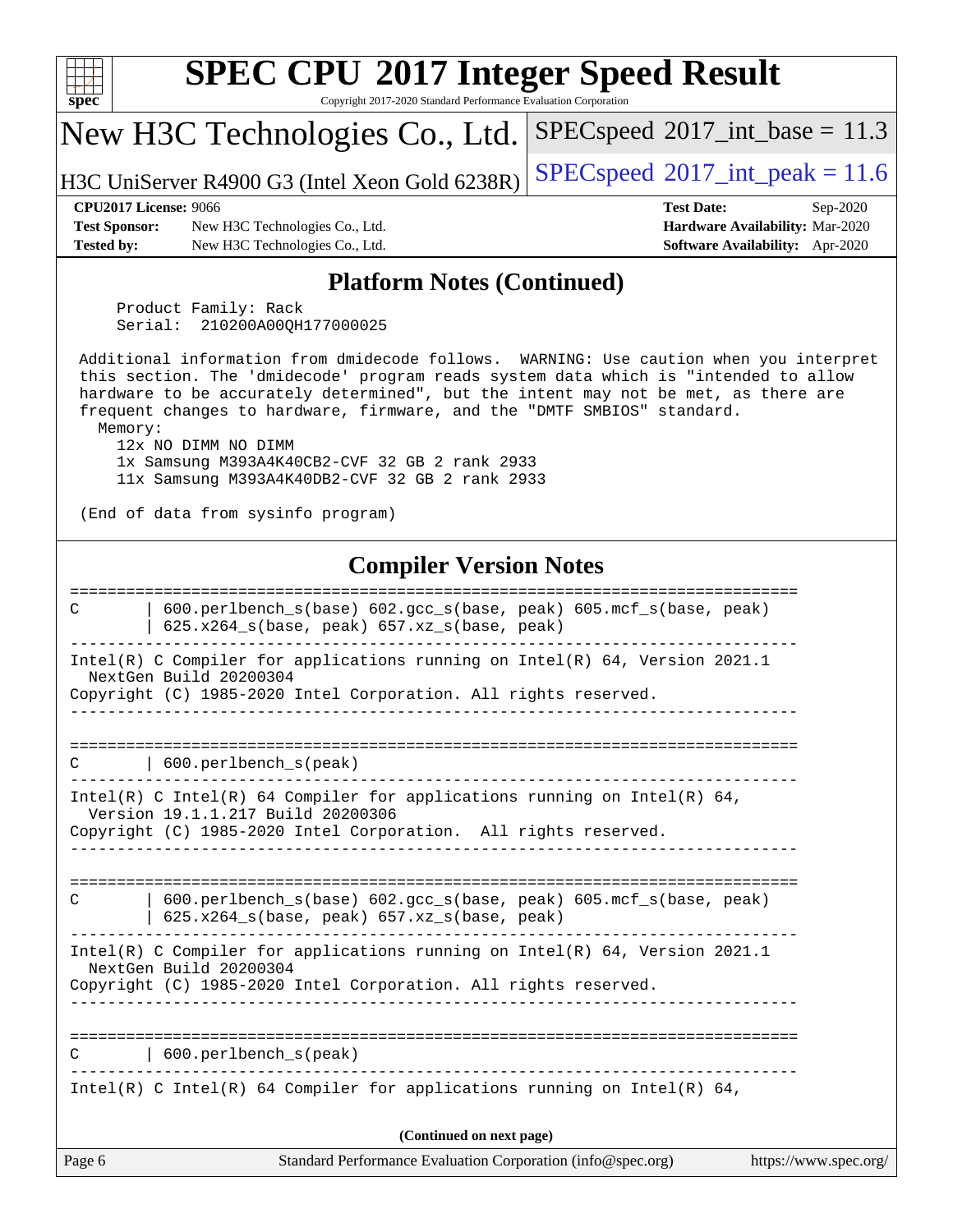| <b>SPEC CPU®2017 Integer Speed Result</b>                                                                                                                                                |                                            |  |  |  |  |
|------------------------------------------------------------------------------------------------------------------------------------------------------------------------------------------|--------------------------------------------|--|--|--|--|
| Copyright 2017-2020 Standard Performance Evaluation Corporation<br>spec <sup>®</sup>                                                                                                     |                                            |  |  |  |  |
| New H3C Technologies Co., Ltd.                                                                                                                                                           | $SPEC speed^{\circ}2017\_int\_base = 11.3$ |  |  |  |  |
| H3C UniServer R4900 G3 (Intel Xeon Gold 6238R)                                                                                                                                           | $SPEC speed^{\circ}2017\_int\_peak = 11.6$ |  |  |  |  |
| <b>CPU2017 License: 9066</b>                                                                                                                                                             | <b>Test Date:</b><br>Sep-2020              |  |  |  |  |
| <b>Test Sponsor:</b><br>New H3C Technologies Co., Ltd.                                                                                                                                   | Hardware Availability: Mar-2020            |  |  |  |  |
| <b>Tested by:</b><br>New H3C Technologies Co., Ltd.                                                                                                                                      | Software Availability: Apr-2020            |  |  |  |  |
| <b>Compiler Version Notes (Continued)</b><br>Version 19.1.1.217 Build 20200306<br>Copyright (C) 1985-2020 Intel Corporation. All rights reserved.<br>$C++$                               |                                            |  |  |  |  |
| 620.omnetpp_s(base, peak) 623.xalancbmk_s(base, peak)<br>631.deepsjeng_s(base, peak) 641.leela_s(base, peak)                                                                             |                                            |  |  |  |  |
| Intel(R) C++ Compiler for applications running on Intel(R) 64, Version 2021.1<br>NextGen Build 20200304<br>Copyright (C) 1985-2020 Intel Corporation. All rights reserved.               |                                            |  |  |  |  |
| Fortran   648. exchange2_s(base, peak)                                                                                                                                                   |                                            |  |  |  |  |
| $Intel(R)$ Fortran Intel(R) 64 Compiler for applications running on Intel(R)<br>64, Version 19.1.1.217 Build 20200306<br>Copyright (C) 1985-2020 Intel Corporation. All rights reserved. |                                            |  |  |  |  |
|                                                                                                                                                                                          |                                            |  |  |  |  |

## **[Base Compiler Invocation](http://www.spec.org/auto/cpu2017/Docs/result-fields.html#BaseCompilerInvocation)**

[C benchmarks](http://www.spec.org/auto/cpu2017/Docs/result-fields.html#Cbenchmarks): [icc](http://www.spec.org/cpu2017/results/res2020q4/cpu2017-20201014-24214.flags.html#user_CCbase_intel_icc_66fc1ee009f7361af1fbd72ca7dcefbb700085f36577c54f309893dd4ec40d12360134090235512931783d35fd58c0460139e722d5067c5574d8eaf2b3e37e92)

[C++ benchmarks:](http://www.spec.org/auto/cpu2017/Docs/result-fields.html#CXXbenchmarks) [icpc](http://www.spec.org/cpu2017/results/res2020q4/cpu2017-20201014-24214.flags.html#user_CXXbase_intel_icpc_c510b6838c7f56d33e37e94d029a35b4a7bccf4766a728ee175e80a419847e808290a9b78be685c44ab727ea267ec2f070ec5dc83b407c0218cded6866a35d07)

[Fortran benchmarks](http://www.spec.org/auto/cpu2017/Docs/result-fields.html#Fortranbenchmarks): [ifort](http://www.spec.org/cpu2017/results/res2020q4/cpu2017-20201014-24214.flags.html#user_FCbase_intel_ifort_8111460550e3ca792625aed983ce982f94888b8b503583aa7ba2b8303487b4d8a21a13e7191a45c5fd58ff318f48f9492884d4413fa793fd88dd292cad7027ca)

## **[Base Portability Flags](http://www.spec.org/auto/cpu2017/Docs/result-fields.html#BasePortabilityFlags)**

 600.perlbench\_s: [-DSPEC\\_LP64](http://www.spec.org/cpu2017/results/res2020q4/cpu2017-20201014-24214.flags.html#b600.perlbench_s_basePORTABILITY_DSPEC_LP64) [-DSPEC\\_LINUX\\_X64](http://www.spec.org/cpu2017/results/res2020q4/cpu2017-20201014-24214.flags.html#b600.perlbench_s_baseCPORTABILITY_DSPEC_LINUX_X64) 602.gcc\_s: [-DSPEC\\_LP64](http://www.spec.org/cpu2017/results/res2020q4/cpu2017-20201014-24214.flags.html#suite_basePORTABILITY602_gcc_s_DSPEC_LP64) 605.mcf\_s: [-DSPEC\\_LP64](http://www.spec.org/cpu2017/results/res2020q4/cpu2017-20201014-24214.flags.html#suite_basePORTABILITY605_mcf_s_DSPEC_LP64) 620.omnetpp\_s: [-DSPEC\\_LP64](http://www.spec.org/cpu2017/results/res2020q4/cpu2017-20201014-24214.flags.html#suite_basePORTABILITY620_omnetpp_s_DSPEC_LP64) 623.xalancbmk\_s: [-DSPEC\\_LP64](http://www.spec.org/cpu2017/results/res2020q4/cpu2017-20201014-24214.flags.html#suite_basePORTABILITY623_xalancbmk_s_DSPEC_LP64) [-DSPEC\\_LINUX](http://www.spec.org/cpu2017/results/res2020q4/cpu2017-20201014-24214.flags.html#b623.xalancbmk_s_baseCXXPORTABILITY_DSPEC_LINUX) 625.x264\_s: [-DSPEC\\_LP64](http://www.spec.org/cpu2017/results/res2020q4/cpu2017-20201014-24214.flags.html#suite_basePORTABILITY625_x264_s_DSPEC_LP64) 631.deepsjeng\_s: [-DSPEC\\_LP64](http://www.spec.org/cpu2017/results/res2020q4/cpu2017-20201014-24214.flags.html#suite_basePORTABILITY631_deepsjeng_s_DSPEC_LP64) 641.leela\_s: [-DSPEC\\_LP64](http://www.spec.org/cpu2017/results/res2020q4/cpu2017-20201014-24214.flags.html#suite_basePORTABILITY641_leela_s_DSPEC_LP64) 648.exchange2\_s: [-DSPEC\\_LP64](http://www.spec.org/cpu2017/results/res2020q4/cpu2017-20201014-24214.flags.html#suite_basePORTABILITY648_exchange2_s_DSPEC_LP64)

**(Continued on next page)**

Page 7 Standard Performance Evaluation Corporation [\(info@spec.org\)](mailto:info@spec.org) <https://www.spec.org/>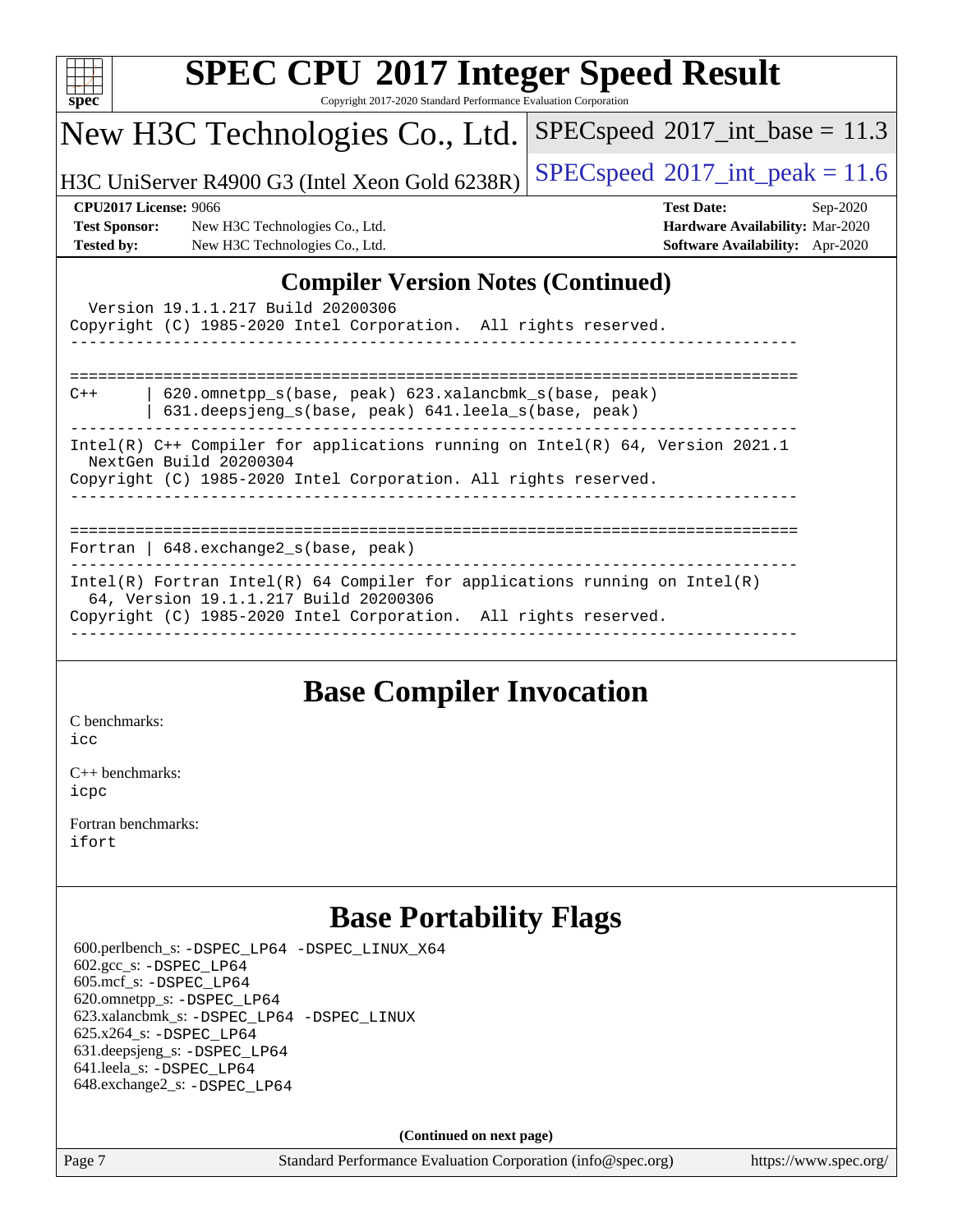

Copyright 2017-2020 Standard Performance Evaluation Corporation

# New H3C Technologies Co., Ltd.

H3C UniServer R4900 G3 (Intel Xeon Gold 6238R)  $\left|$  [SPECspeed](http://www.spec.org/auto/cpu2017/Docs/result-fields.html#SPECspeed2017intpeak)®[2017\\_int\\_peak = 1](http://www.spec.org/auto/cpu2017/Docs/result-fields.html#SPECspeed2017intpeak)1.6

 $SPECspeed^{\circ}2017\_int\_base = 11.3$  $SPECspeed^{\circ}2017\_int\_base = 11.3$ 

**[Test Sponsor:](http://www.spec.org/auto/cpu2017/Docs/result-fields.html#TestSponsor)** New H3C Technologies Co., Ltd. **[Hardware Availability:](http://www.spec.org/auto/cpu2017/Docs/result-fields.html#HardwareAvailability)** Mar-2020 **[Tested by:](http://www.spec.org/auto/cpu2017/Docs/result-fields.html#Testedby)** New H3C Technologies Co., Ltd. **[Software Availability:](http://www.spec.org/auto/cpu2017/Docs/result-fields.html#SoftwareAvailability)** Apr-2020

**[CPU2017 License:](http://www.spec.org/auto/cpu2017/Docs/result-fields.html#CPU2017License)** 9066 **[Test Date:](http://www.spec.org/auto/cpu2017/Docs/result-fields.html#TestDate)** Sep-2020

# **[Base Portability Flags \(Continued\)](http://www.spec.org/auto/cpu2017/Docs/result-fields.html#BasePortabilityFlags)**

657.xz\_s: [-DSPEC\\_LP64](http://www.spec.org/cpu2017/results/res2020q4/cpu2017-20201014-24214.flags.html#suite_basePORTABILITY657_xz_s_DSPEC_LP64)

## **[Base Optimization Flags](http://www.spec.org/auto/cpu2017/Docs/result-fields.html#BaseOptimizationFlags)**

[C benchmarks](http://www.spec.org/auto/cpu2017/Docs/result-fields.html#Cbenchmarks):

### [-m64](http://www.spec.org/cpu2017/results/res2020q4/cpu2017-20201014-24214.flags.html#user_CCbase_m64-icc) [-qnextgen](http://www.spec.org/cpu2017/results/res2020q4/cpu2017-20201014-24214.flags.html#user_CCbase_f-qnextgen) [-std=c11](http://www.spec.org/cpu2017/results/res2020q4/cpu2017-20201014-24214.flags.html#user_CCbase_std-icc-std_0e1c27790398a4642dfca32ffe6c27b5796f9c2d2676156f2e42c9c44eaad0c049b1cdb667a270c34d979996257aeb8fc440bfb01818dbc9357bd9d174cb8524) [-Wl,-plugin-opt=-x86-branches-within-32B-boundaries](http://www.spec.org/cpu2017/results/res2020q4/cpu2017-20201014-24214.flags.html#user_CCbase_f-x86-branches-within-32B-boundaries_0098b4e4317ae60947b7b728078a624952a08ac37a3c797dfb4ffeb399e0c61a9dd0f2f44ce917e9361fb9076ccb15e7824594512dd315205382d84209e912f3) [-Wl,-z,muldefs](http://www.spec.org/cpu2017/results/res2020q4/cpu2017-20201014-24214.flags.html#user_CCbase_link_force_multiple1_b4cbdb97b34bdee9ceefcfe54f4c8ea74255f0b02a4b23e853cdb0e18eb4525ac79b5a88067c842dd0ee6996c24547a27a4b99331201badda8798ef8a743f577) [-xCORE-AVX512](http://www.spec.org/cpu2017/results/res2020q4/cpu2017-20201014-24214.flags.html#user_CCbase_f-xCORE-AVX512) [-O3](http://www.spec.org/cpu2017/results/res2020q4/cpu2017-20201014-24214.flags.html#user_CCbase_f-O3) [-ffast-math](http://www.spec.org/cpu2017/results/res2020q4/cpu2017-20201014-24214.flags.html#user_CCbase_f-ffast-math) [-flto](http://www.spec.org/cpu2017/results/res2020q4/cpu2017-20201014-24214.flags.html#user_CCbase_f-flto) [-mfpmath=sse](http://www.spec.org/cpu2017/results/res2020q4/cpu2017-20201014-24214.flags.html#user_CCbase_f-mfpmath_70eb8fac26bde974f8ab713bc9086c5621c0b8d2f6c86f38af0bd7062540daf19db5f3a066d8c6684be05d84c9b6322eb3b5be6619d967835195b93d6c02afa1) [-funroll-loops](http://www.spec.org/cpu2017/results/res2020q4/cpu2017-20201014-24214.flags.html#user_CCbase_f-funroll-loops) [-fuse-ld=gold](http://www.spec.org/cpu2017/results/res2020q4/cpu2017-20201014-24214.flags.html#user_CCbase_f-fuse-ld_920b3586e2b8c6e0748b9c84fa9b744736ba725a32cab14ad8f3d4ad28eecb2f59d1144823d2e17006539a88734fe1fc08fc3035f7676166309105a78aaabc32) [-qopt-mem-layout-trans=4](http://www.spec.org/cpu2017/results/res2020q4/cpu2017-20201014-24214.flags.html#user_CCbase_f-qopt-mem-layout-trans_fa39e755916c150a61361b7846f310bcdf6f04e385ef281cadf3647acec3f0ae266d1a1d22d972a7087a248fd4e6ca390a3634700869573d231a252c784941a8) [-fopenmp](http://www.spec.org/cpu2017/results/res2020q4/cpu2017-20201014-24214.flags.html#user_CCbase_fopenmp_5aa2e47ce4f2ef030ba5d12d5a7a9c4e57167333d78243fcadb80b48d5abb78ff19333f8478e0b2a41e63049eb285965c145ccab7b93db7d0c4d59e4dc6f5591) [-DSPEC\\_OPENMP](http://www.spec.org/cpu2017/results/res2020q4/cpu2017-20201014-24214.flags.html#suite_CCbase_DSPEC_OPENMP) [-L/usr/local/jemalloc64-5.0.1/lib](http://www.spec.org/cpu2017/results/res2020q4/cpu2017-20201014-24214.flags.html#user_CCbase_jemalloc_link_path64_1_cc289568b1a6c0fd3b62c91b824c27fcb5af5e8098e6ad028160d21144ef1b8aef3170d2acf0bee98a8da324cfe4f67d0a3d0c4cc4673d993d694dc2a0df248b) [-ljemalloc](http://www.spec.org/cpu2017/results/res2020q4/cpu2017-20201014-24214.flags.html#user_CCbase_jemalloc_link_lib_d1249b907c500fa1c0672f44f562e3d0f79738ae9e3c4a9c376d49f265a04b9c99b167ecedbf6711b3085be911c67ff61f150a17b3472be731631ba4d0471706)

### [C++ benchmarks:](http://www.spec.org/auto/cpu2017/Docs/result-fields.html#CXXbenchmarks)

[-m64](http://www.spec.org/cpu2017/results/res2020q4/cpu2017-20201014-24214.flags.html#user_CXXbase_m64-icc) [-qnextgen](http://www.spec.org/cpu2017/results/res2020q4/cpu2017-20201014-24214.flags.html#user_CXXbase_f-qnextgen) [-Wl,-plugin-opt=-x86-branches-within-32B-boundaries](http://www.spec.org/cpu2017/results/res2020q4/cpu2017-20201014-24214.flags.html#user_CXXbase_f-x86-branches-within-32B-boundaries_0098b4e4317ae60947b7b728078a624952a08ac37a3c797dfb4ffeb399e0c61a9dd0f2f44ce917e9361fb9076ccb15e7824594512dd315205382d84209e912f3) [-Wl,-z,muldefs](http://www.spec.org/cpu2017/results/res2020q4/cpu2017-20201014-24214.flags.html#user_CXXbase_link_force_multiple1_b4cbdb97b34bdee9ceefcfe54f4c8ea74255f0b02a4b23e853cdb0e18eb4525ac79b5a88067c842dd0ee6996c24547a27a4b99331201badda8798ef8a743f577) [-xCORE-AVX512](http://www.spec.org/cpu2017/results/res2020q4/cpu2017-20201014-24214.flags.html#user_CXXbase_f-xCORE-AVX512) [-O3](http://www.spec.org/cpu2017/results/res2020q4/cpu2017-20201014-24214.flags.html#user_CXXbase_f-O3) [-ffast-math](http://www.spec.org/cpu2017/results/res2020q4/cpu2017-20201014-24214.flags.html#user_CXXbase_f-ffast-math) [-flto](http://www.spec.org/cpu2017/results/res2020q4/cpu2017-20201014-24214.flags.html#user_CXXbase_f-flto) [-mfpmath=sse](http://www.spec.org/cpu2017/results/res2020q4/cpu2017-20201014-24214.flags.html#user_CXXbase_f-mfpmath_70eb8fac26bde974f8ab713bc9086c5621c0b8d2f6c86f38af0bd7062540daf19db5f3a066d8c6684be05d84c9b6322eb3b5be6619d967835195b93d6c02afa1) [-funroll-loops](http://www.spec.org/cpu2017/results/res2020q4/cpu2017-20201014-24214.flags.html#user_CXXbase_f-funroll-loops) [-fuse-ld=gold](http://www.spec.org/cpu2017/results/res2020q4/cpu2017-20201014-24214.flags.html#user_CXXbase_f-fuse-ld_920b3586e2b8c6e0748b9c84fa9b744736ba725a32cab14ad8f3d4ad28eecb2f59d1144823d2e17006539a88734fe1fc08fc3035f7676166309105a78aaabc32) [-qopt-mem-layout-trans=4](http://www.spec.org/cpu2017/results/res2020q4/cpu2017-20201014-24214.flags.html#user_CXXbase_f-qopt-mem-layout-trans_fa39e755916c150a61361b7846f310bcdf6f04e385ef281cadf3647acec3f0ae266d1a1d22d972a7087a248fd4e6ca390a3634700869573d231a252c784941a8) [-L/usr/local/IntelCompiler19/compilers\\_and\\_libraries\\_2020.1.217/linux/compiler/lib/intel64\\_lin](http://www.spec.org/cpu2017/results/res2020q4/cpu2017-20201014-24214.flags.html#user_CXXbase_linkpath_2cb6f503891ebf8baee7515f4e7d4ec1217444d1d05903cc0091ac4158de400651d2b2313a9fa414cb8a8f0e16ab029634f5c6db340f400369c190d4db8a54a0) [-lqkmalloc](http://www.spec.org/cpu2017/results/res2020q4/cpu2017-20201014-24214.flags.html#user_CXXbase_qkmalloc_link_lib_79a818439969f771c6bc311cfd333c00fc099dad35c030f5aab9dda831713d2015205805422f83de8875488a2991c0a156aaa600e1f9138f8fc37004abc96dc5)

### [Fortran benchmarks:](http://www.spec.org/auto/cpu2017/Docs/result-fields.html#Fortranbenchmarks)

[-m64](http://www.spec.org/cpu2017/results/res2020q4/cpu2017-20201014-24214.flags.html#user_FCbase_m64-icc) [-Wl,-plugin-opt=-x86-branches-within-32B-boundaries](http://www.spec.org/cpu2017/results/res2020q4/cpu2017-20201014-24214.flags.html#user_FCbase_f-x86-branches-within-32B-boundaries_0098b4e4317ae60947b7b728078a624952a08ac37a3c797dfb4ffeb399e0c61a9dd0f2f44ce917e9361fb9076ccb15e7824594512dd315205382d84209e912f3) [-xCORE-AVX512](http://www.spec.org/cpu2017/results/res2020q4/cpu2017-20201014-24214.flags.html#user_FCbase_f-xCORE-AVX512) [-O3](http://www.spec.org/cpu2017/results/res2020q4/cpu2017-20201014-24214.flags.html#user_FCbase_f-O3) [-ipo](http://www.spec.org/cpu2017/results/res2020q4/cpu2017-20201014-24214.flags.html#user_FCbase_f-ipo) [-no-prec-div](http://www.spec.org/cpu2017/results/res2020q4/cpu2017-20201014-24214.flags.html#user_FCbase_f-no-prec-div) [-qopt-mem-layout-trans=4](http://www.spec.org/cpu2017/results/res2020q4/cpu2017-20201014-24214.flags.html#user_FCbase_f-qopt-mem-layout-trans_fa39e755916c150a61361b7846f310bcdf6f04e385ef281cadf3647acec3f0ae266d1a1d22d972a7087a248fd4e6ca390a3634700869573d231a252c784941a8) [-nostandard-realloc-lhs](http://www.spec.org/cpu2017/results/res2020q4/cpu2017-20201014-24214.flags.html#user_FCbase_f_2003_std_realloc_82b4557e90729c0f113870c07e44d33d6f5a304b4f63d4c15d2d0f1fab99f5daaed73bdb9275d9ae411527f28b936061aa8b9c8f2d63842963b95c9dd6426b8a) [-align array32byte](http://www.spec.org/cpu2017/results/res2020q4/cpu2017-20201014-24214.flags.html#user_FCbase_align_array32byte_b982fe038af199962ba9a80c053b8342c548c85b40b8e86eb3cc33dee0d7986a4af373ac2d51c3f7cf710a18d62fdce2948f201cd044323541f22fc0fffc51b6) [-mbranches-within-32B-boundaries](http://www.spec.org/cpu2017/results/res2020q4/cpu2017-20201014-24214.flags.html#user_FCbase_f-mbranches-within-32B-boundaries)

## **[Peak Compiler Invocation](http://www.spec.org/auto/cpu2017/Docs/result-fields.html#PeakCompilerInvocation)**

[C benchmarks](http://www.spec.org/auto/cpu2017/Docs/result-fields.html#Cbenchmarks): [icc](http://www.spec.org/cpu2017/results/res2020q4/cpu2017-20201014-24214.flags.html#user_CCpeak_intel_icc_66fc1ee009f7361af1fbd72ca7dcefbb700085f36577c54f309893dd4ec40d12360134090235512931783d35fd58c0460139e722d5067c5574d8eaf2b3e37e92)

[C++ benchmarks:](http://www.spec.org/auto/cpu2017/Docs/result-fields.html#CXXbenchmarks) [icpc](http://www.spec.org/cpu2017/results/res2020q4/cpu2017-20201014-24214.flags.html#user_CXXpeak_intel_icpc_c510b6838c7f56d33e37e94d029a35b4a7bccf4766a728ee175e80a419847e808290a9b78be685c44ab727ea267ec2f070ec5dc83b407c0218cded6866a35d07)

[Fortran benchmarks](http://www.spec.org/auto/cpu2017/Docs/result-fields.html#Fortranbenchmarks): [ifort](http://www.spec.org/cpu2017/results/res2020q4/cpu2017-20201014-24214.flags.html#user_FCpeak_intel_ifort_8111460550e3ca792625aed983ce982f94888b8b503583aa7ba2b8303487b4d8a21a13e7191a45c5fd58ff318f48f9492884d4413fa793fd88dd292cad7027ca)

# **[Peak Portability Flags](http://www.spec.org/auto/cpu2017/Docs/result-fields.html#PeakPortabilityFlags)**

 600.perlbench\_s: [-DSPEC\\_LP64](http://www.spec.org/cpu2017/results/res2020q4/cpu2017-20201014-24214.flags.html#b600.perlbench_s_peakPORTABILITY_DSPEC_LP64) [-DSPEC\\_LINUX\\_X64](http://www.spec.org/cpu2017/results/res2020q4/cpu2017-20201014-24214.flags.html#b600.perlbench_s_peakCPORTABILITY_DSPEC_LINUX_X64)  $602.\text{gcc}\$ : -DSPEC LP64(\*) -DSPEC LP64

**(Continued on next page)**

Page 8 Standard Performance Evaluation Corporation [\(info@spec.org\)](mailto:info@spec.org) <https://www.spec.org/>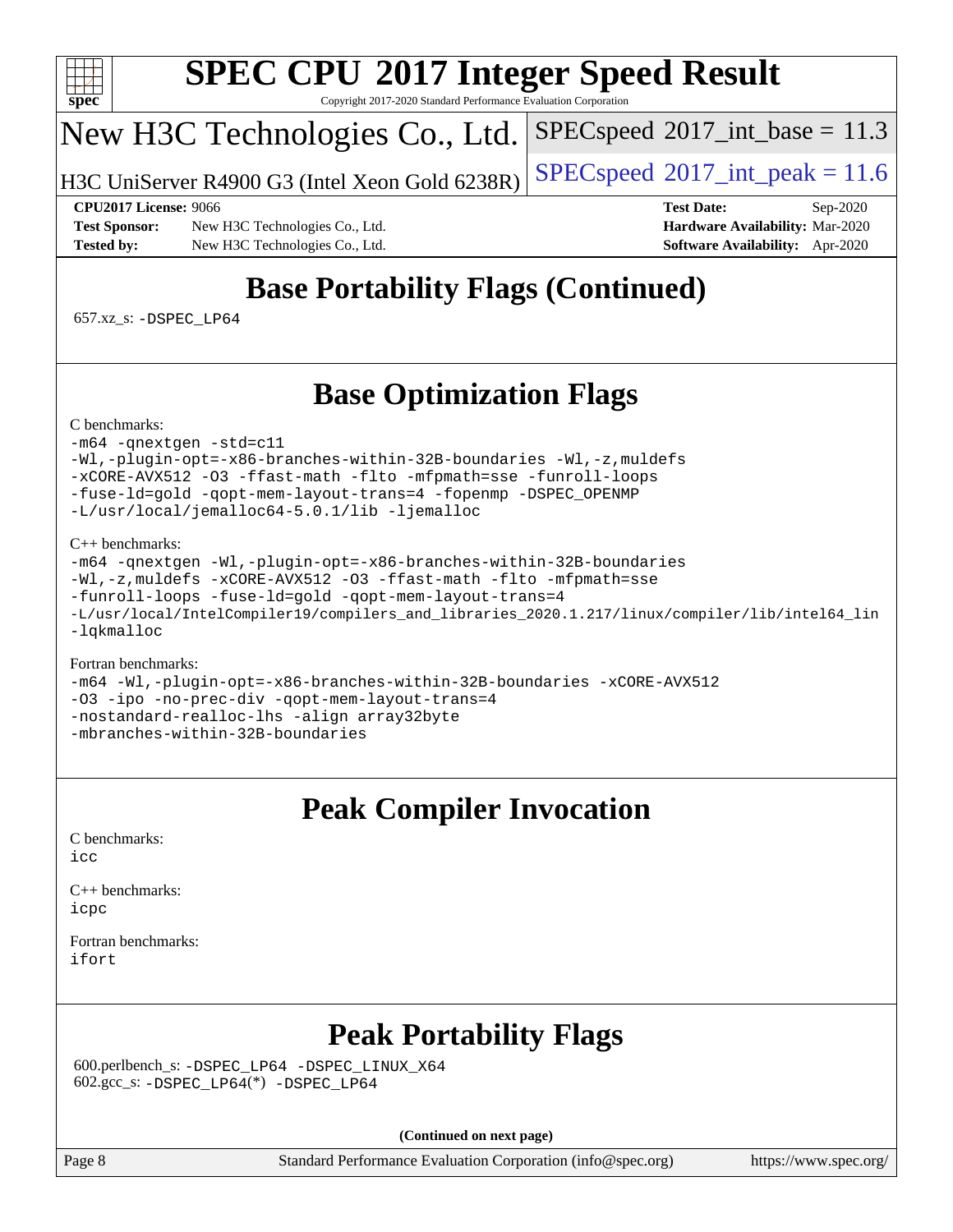

Copyright 2017-2020 Standard Performance Evaluation Corporation

# New H3C Technologies Co., Ltd.

H3C UniServer R4900 G3 (Intel Xeon Gold 6238R) [SPECspeed](http://www.spec.org/auto/cpu2017/Docs/result-fields.html#SPECspeed2017intpeak)®[2017\\_int\\_peak = 1](http://www.spec.org/auto/cpu2017/Docs/result-fields.html#SPECspeed2017intpeak)1.6

 $SPECspeed^{\circ}2017\_int\_base = 11.3$  $SPECspeed^{\circ}2017\_int\_base = 11.3$ 

**[Test Sponsor:](http://www.spec.org/auto/cpu2017/Docs/result-fields.html#TestSponsor)** New H3C Technologies Co., Ltd. **[Hardware Availability:](http://www.spec.org/auto/cpu2017/Docs/result-fields.html#HardwareAvailability)** Mar-2020 **[Tested by:](http://www.spec.org/auto/cpu2017/Docs/result-fields.html#Testedby)** New H3C Technologies Co., Ltd. **[Software Availability:](http://www.spec.org/auto/cpu2017/Docs/result-fields.html#SoftwareAvailability)** Apr-2020

**[CPU2017 License:](http://www.spec.org/auto/cpu2017/Docs/result-fields.html#CPU2017License)** 9066 **[Test Date:](http://www.spec.org/auto/cpu2017/Docs/result-fields.html#TestDate)** Sep-2020

# **[Peak Portability Flags \(Continued\)](http://www.spec.org/auto/cpu2017/Docs/result-fields.html#PeakPortabilityFlags)**

 605.mcf\_s: [-DSPEC\\_LP64](http://www.spec.org/cpu2017/results/res2020q4/cpu2017-20201014-24214.flags.html#suite_peakPORTABILITY605_mcf_s_DSPEC_LP64) 620.omnetpp\_s: [-DSPEC\\_LP64](http://www.spec.org/cpu2017/results/res2020q4/cpu2017-20201014-24214.flags.html#suite_peakPORTABILITY620_omnetpp_s_DSPEC_LP64) 623.xalancbmk\_s: [-DSPEC\\_LP64](http://www.spec.org/cpu2017/results/res2020q4/cpu2017-20201014-24214.flags.html#suite_peakPORTABILITY623_xalancbmk_s_DSPEC_LP64) [-DSPEC\\_LINUX](http://www.spec.org/cpu2017/results/res2020q4/cpu2017-20201014-24214.flags.html#b623.xalancbmk_s_peakCXXPORTABILITY_DSPEC_LINUX) 625.x264\_s: [-DSPEC\\_LP64](http://www.spec.org/cpu2017/results/res2020q4/cpu2017-20201014-24214.flags.html#suite_peakPORTABILITY625_x264_s_DSPEC_LP64) 631.deepsjeng\_s: [-DSPEC\\_LP64](http://www.spec.org/cpu2017/results/res2020q4/cpu2017-20201014-24214.flags.html#suite_peakPORTABILITY631_deepsjeng_s_DSPEC_LP64) 641.leela\_s: [-DSPEC\\_LP64](http://www.spec.org/cpu2017/results/res2020q4/cpu2017-20201014-24214.flags.html#suite_peakPORTABILITY641_leela_s_DSPEC_LP64) 648.exchange2\_s: [-DSPEC\\_LP64](http://www.spec.org/cpu2017/results/res2020q4/cpu2017-20201014-24214.flags.html#suite_peakPORTABILITY648_exchange2_s_DSPEC_LP64) 657.xz\_s: [-DSPEC\\_LP64](http://www.spec.org/cpu2017/results/res2020q4/cpu2017-20201014-24214.flags.html#suite_peakPORTABILITY657_xz_s_DSPEC_LP64)

(\*) Indicates a portability flag that was found in a non-portability variable.

# **[Peak Optimization Flags](http://www.spec.org/auto/cpu2017/Docs/result-fields.html#PeakOptimizationFlags)**

[C benchmarks](http://www.spec.org/auto/cpu2017/Docs/result-fields.html#Cbenchmarks):

```
 600.perlbench_s: -Wl,-z,muldefs -prof-gen(pass 1) -prof-use(pass 2)
-xCORE-AVX512 -ipo -O3 -no-prec-div
-qopt-mem-layout-trans=4 -fno-strict-overflow
-mbranches-within-32B-boundaries
-L/usr/local/jemalloc64-5.0.1/lib -ljemalloc
```
 602.gcc\_s: [-m64](http://www.spec.org/cpu2017/results/res2020q4/cpu2017-20201014-24214.flags.html#user_peakCCLD602_gcc_s_m64-icc) [-qnextgen](http://www.spec.org/cpu2017/results/res2020q4/cpu2017-20201014-24214.flags.html#user_peakCCLD602_gcc_s_f-qnextgen) [-std=c11](http://www.spec.org/cpu2017/results/res2020q4/cpu2017-20201014-24214.flags.html#user_peakCCLD602_gcc_s_std-icc-std_0e1c27790398a4642dfca32ffe6c27b5796f9c2d2676156f2e42c9c44eaad0c049b1cdb667a270c34d979996257aeb8fc440bfb01818dbc9357bd9d174cb8524) [-fuse-ld=gold](http://www.spec.org/cpu2017/results/res2020q4/cpu2017-20201014-24214.flags.html#user_peakCCLD602_gcc_s_f-fuse-ld_920b3586e2b8c6e0748b9c84fa9b744736ba725a32cab14ad8f3d4ad28eecb2f59d1144823d2e17006539a88734fe1fc08fc3035f7676166309105a78aaabc32) [-Wl,-plugin-opt=-x86-branches-within-32B-boundaries](http://www.spec.org/cpu2017/results/res2020q4/cpu2017-20201014-24214.flags.html#user_peakLDFLAGS602_gcc_s_f-x86-branches-within-32B-boundaries_0098b4e4317ae60947b7b728078a624952a08ac37a3c797dfb4ffeb399e0c61a9dd0f2f44ce917e9361fb9076ccb15e7824594512dd315205382d84209e912f3) [-Wl,-z,muldefs](http://www.spec.org/cpu2017/results/res2020q4/cpu2017-20201014-24214.flags.html#user_peakEXTRA_LDFLAGS602_gcc_s_link_force_multiple1_b4cbdb97b34bdee9ceefcfe54f4c8ea74255f0b02a4b23e853cdb0e18eb4525ac79b5a88067c842dd0ee6996c24547a27a4b99331201badda8798ef8a743f577) [-fprofile-generate](http://www.spec.org/cpu2017/results/res2020q4/cpu2017-20201014-24214.flags.html#user_peakPASS1_CFLAGSPASS1_LDFLAGS602_gcc_s_fprofile-generate)(pass 1) [-fprofile-use=default.profdata](http://www.spec.org/cpu2017/results/res2020q4/cpu2017-20201014-24214.flags.html#user_peakPASS2_CFLAGSPASS2_LDFLAGS602_gcc_s_fprofile-use_56aeee182b92ec249f9670f17c9b8e7d83fe2d25538e35a2cf64c434b579a2235a8b8fc66ef5678d24461366bbab9d486c870d8a72905233fc08e43eefe3cd80)(pass 2) [-xCORE-AVX512](http://www.spec.org/cpu2017/results/res2020q4/cpu2017-20201014-24214.flags.html#user_peakCOPTIMIZEPASS1_CFLAGSPASS1_LDFLAGS602_gcc_s_f-xCORE-AVX512) [-flto](http://www.spec.org/cpu2017/results/res2020q4/cpu2017-20201014-24214.flags.html#user_peakCOPTIMIZEPASS1_CFLAGSPASS1_LDFLAGS602_gcc_s_f-flto) [-Ofast](http://www.spec.org/cpu2017/results/res2020q4/cpu2017-20201014-24214.flags.html#user_peakPASS1_CFLAGSPASS1_LDFLAGS602_gcc_s_f-Ofast)(pass 1) [-O3](http://www.spec.org/cpu2017/results/res2020q4/cpu2017-20201014-24214.flags.html#user_peakCOPTIMIZE602_gcc_s_f-O3) [-ffast-math](http://www.spec.org/cpu2017/results/res2020q4/cpu2017-20201014-24214.flags.html#user_peakCOPTIMIZE602_gcc_s_f-ffast-math) [-qopt-mem-layout-trans=4](http://www.spec.org/cpu2017/results/res2020q4/cpu2017-20201014-24214.flags.html#user_peakCOPTIMIZE602_gcc_s_f-qopt-mem-layout-trans_fa39e755916c150a61361b7846f310bcdf6f04e385ef281cadf3647acec3f0ae266d1a1d22d972a7087a248fd4e6ca390a3634700869573d231a252c784941a8) [-L/usr/local/jemalloc64-5.0.1/lib](http://www.spec.org/cpu2017/results/res2020q4/cpu2017-20201014-24214.flags.html#user_peakEXTRA_LIBS602_gcc_s_jemalloc_link_path64_1_cc289568b1a6c0fd3b62c91b824c27fcb5af5e8098e6ad028160d21144ef1b8aef3170d2acf0bee98a8da324cfe4f67d0a3d0c4cc4673d993d694dc2a0df248b) [-ljemalloc](http://www.spec.org/cpu2017/results/res2020q4/cpu2017-20201014-24214.flags.html#user_peakEXTRA_LIBS602_gcc_s_jemalloc_link_lib_d1249b907c500fa1c0672f44f562e3d0f79738ae9e3c4a9c376d49f265a04b9c99b167ecedbf6711b3085be911c67ff61f150a17b3472be731631ba4d0471706)

605.mcf\_s: basepeak = yes

 625.x264\_s: [-m64](http://www.spec.org/cpu2017/results/res2020q4/cpu2017-20201014-24214.flags.html#user_peakCCLD625_x264_s_m64-icc) [-qnextgen](http://www.spec.org/cpu2017/results/res2020q4/cpu2017-20201014-24214.flags.html#user_peakCCLD625_x264_s_f-qnextgen) [-std=c11](http://www.spec.org/cpu2017/results/res2020q4/cpu2017-20201014-24214.flags.html#user_peakCCLD625_x264_s_std-icc-std_0e1c27790398a4642dfca32ffe6c27b5796f9c2d2676156f2e42c9c44eaad0c049b1cdb667a270c34d979996257aeb8fc440bfb01818dbc9357bd9d174cb8524) [-Wl,-plugin-opt=-x86-branches-within-32B-boundaries](http://www.spec.org/cpu2017/results/res2020q4/cpu2017-20201014-24214.flags.html#user_peakLDFLAGS625_x264_s_f-x86-branches-within-32B-boundaries_0098b4e4317ae60947b7b728078a624952a08ac37a3c797dfb4ffeb399e0c61a9dd0f2f44ce917e9361fb9076ccb15e7824594512dd315205382d84209e912f3) [-Wl,-z,muldefs](http://www.spec.org/cpu2017/results/res2020q4/cpu2017-20201014-24214.flags.html#user_peakEXTRA_LDFLAGS625_x264_s_link_force_multiple1_b4cbdb97b34bdee9ceefcfe54f4c8ea74255f0b02a4b23e853cdb0e18eb4525ac79b5a88067c842dd0ee6996c24547a27a4b99331201badda8798ef8a743f577) [-xCORE-AVX512](http://www.spec.org/cpu2017/results/res2020q4/cpu2017-20201014-24214.flags.html#user_peakCOPTIMIZE625_x264_s_f-xCORE-AVX512) [-flto](http://www.spec.org/cpu2017/results/res2020q4/cpu2017-20201014-24214.flags.html#user_peakCOPTIMIZE625_x264_s_f-flto) [-O3](http://www.spec.org/cpu2017/results/res2020q4/cpu2017-20201014-24214.flags.html#user_peakCOPTIMIZE625_x264_s_f-O3) [-ffast-math](http://www.spec.org/cpu2017/results/res2020q4/cpu2017-20201014-24214.flags.html#user_peakCOPTIMIZE625_x264_s_f-ffast-math) [-fuse-ld=gold](http://www.spec.org/cpu2017/results/res2020q4/cpu2017-20201014-24214.flags.html#user_peakCOPTIMIZE625_x264_s_f-fuse-ld_920b3586e2b8c6e0748b9c84fa9b744736ba725a32cab14ad8f3d4ad28eecb2f59d1144823d2e17006539a88734fe1fc08fc3035f7676166309105a78aaabc32) [-qopt-mem-layout-trans=4](http://www.spec.org/cpu2017/results/res2020q4/cpu2017-20201014-24214.flags.html#user_peakCOPTIMIZE625_x264_s_f-qopt-mem-layout-trans_fa39e755916c150a61361b7846f310bcdf6f04e385ef281cadf3647acec3f0ae266d1a1d22d972a7087a248fd4e6ca390a3634700869573d231a252c784941a8) [-fno-alias](http://www.spec.org/cpu2017/results/res2020q4/cpu2017-20201014-24214.flags.html#user_peakEXTRA_OPTIMIZE625_x264_s_f-no-alias_77dbac10d91cbfe898fbf4a29d1b29b694089caa623bdd1baccc9957d4edbe8d106c0b357e2748a65b44fc9e83d78098bb898077f3fe92f9faf24f7bd4a07ed7) [-L/usr/local/jemalloc64-5.0.1/lib](http://www.spec.org/cpu2017/results/res2020q4/cpu2017-20201014-24214.flags.html#user_peakEXTRA_LIBS625_x264_s_jemalloc_link_path64_1_cc289568b1a6c0fd3b62c91b824c27fcb5af5e8098e6ad028160d21144ef1b8aef3170d2acf0bee98a8da324cfe4f67d0a3d0c4cc4673d993d694dc2a0df248b) [-ljemalloc](http://www.spec.org/cpu2017/results/res2020q4/cpu2017-20201014-24214.flags.html#user_peakEXTRA_LIBS625_x264_s_jemalloc_link_lib_d1249b907c500fa1c0672f44f562e3d0f79738ae9e3c4a9c376d49f265a04b9c99b167ecedbf6711b3085be911c67ff61f150a17b3472be731631ba4d0471706)

 $657.xz_s$ : basepeak = yes

[C++ benchmarks:](http://www.spec.org/auto/cpu2017/Docs/result-fields.html#CXXbenchmarks)

620.omnetpp\_s: basepeak = yes

623.xalancbmk\_s: basepeak = yes

**(Continued on next page)**